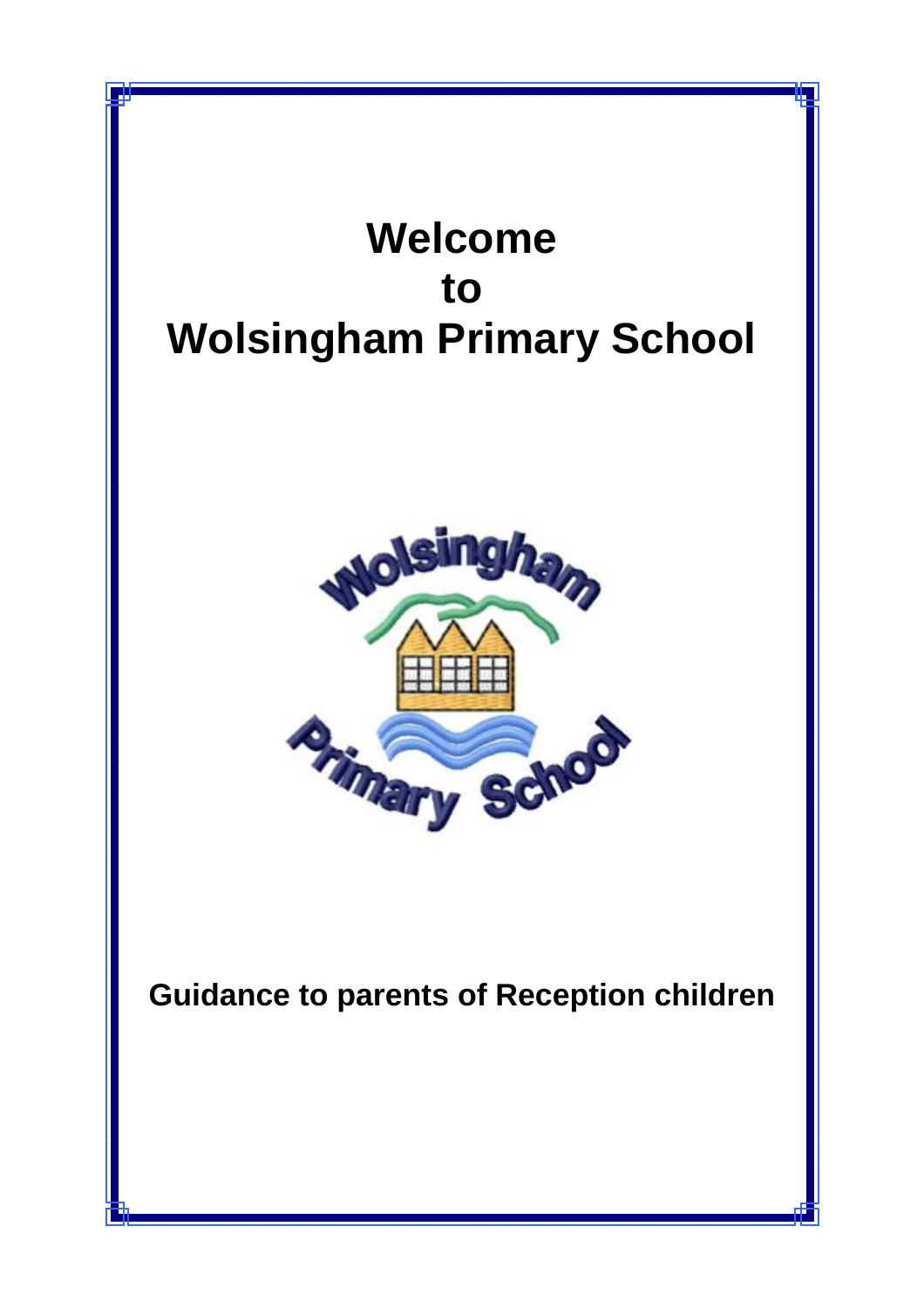

Welcome to Reception at Wolsingham Primary School!

Starting school is a time of excitement and apprehension – not least for parents. Your child's education will, of course, already have started with you at home and possibly in a playgroup or nursery. Our job is to expand and diversify their experiences and work with you to continue your child's development.

We hope that the time you and your child spend with us will be both happy and successful. We know that you as a parent have played a crucially important role in your child's development already and believe children learn best when home and school work together in partnership. We aim to build on the wealth of knowledge and understanding about your child that both you and the staff in your child's nursery have, as your child continues on their learning journey.

At Wolsingham Primary we believe that every child deserves the best possible start in life and support to fulfill their potential. A child's experience in the early years has a major impact on their future. A secure, safe and happy childhood is important and provides the foundation for children to make the most of their abilities and talents as they grow up.

We understand that starting Reception is a very big step for your child and like you we are keen to make your child feel welcome, happy, secure and valued. We have compiled this information booklet to provide you with the information you need about when your child starts school. We hope that you find the information useful and look forward to meeting you.

S. Kitching Headteacher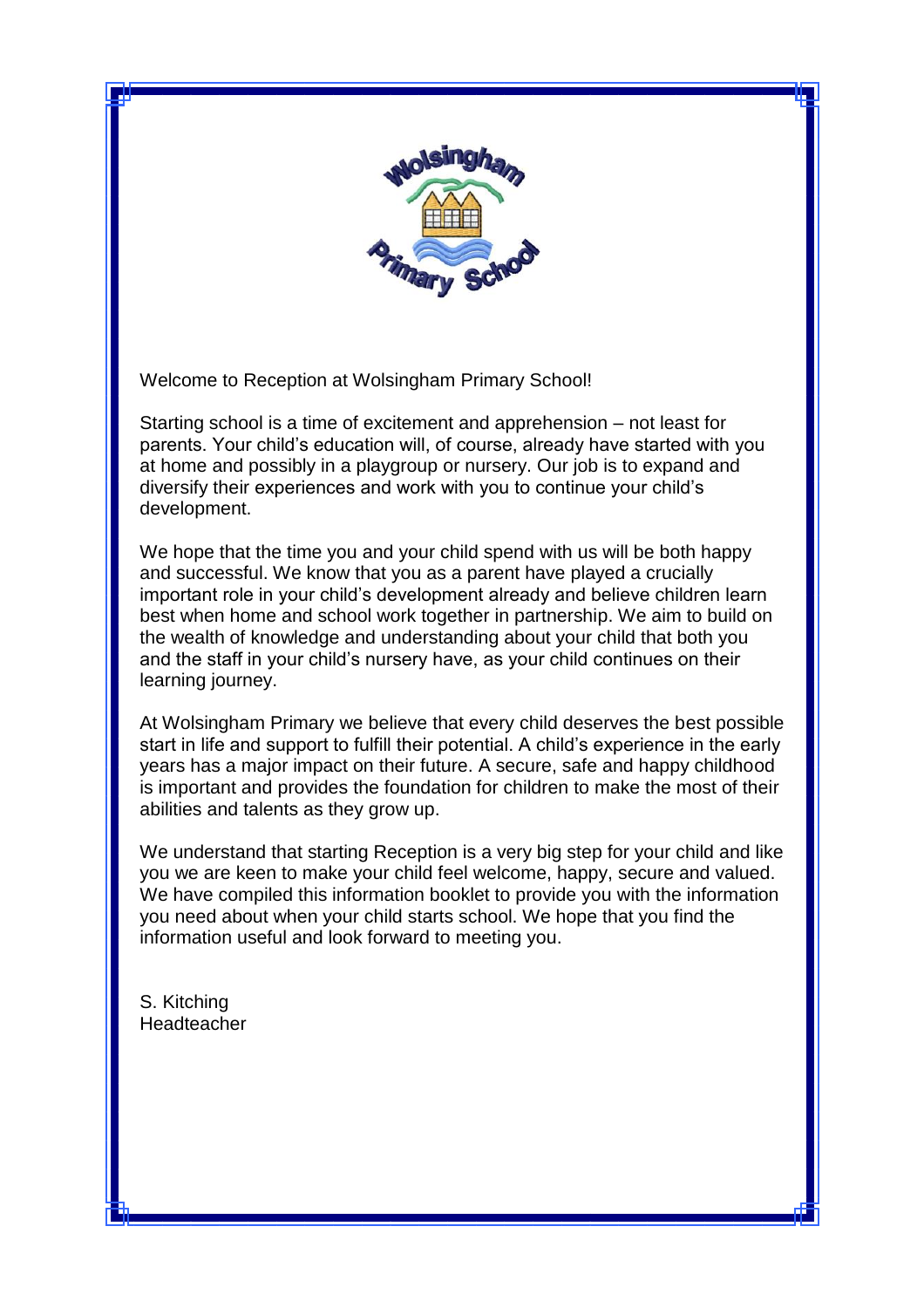## The Foundation Stage Curriculum

Starting school is a huge and exciting step in a child's life. However, it can be an emotional strain on both child and parent. Nursery and Reception working together helps to lessen this strain as children have already begun to build relationships with all staff. Your child is familiar with the routines within the Foundation Stage and the great benefits it has upon their learning. We hope that this pack will help to put your mind at rest and answer any questions you or your child may have.

Our aim is to provide a warm, friendly, welcoming atmosphere, alongside a high quality education because your child deserves the best.



The Reception classroom will build upon your child's progress in Nursery while continuing to follow the Foundation Stage Curriculum. This involves working towards the early learning goals in the seven areas of learning. These areas are as follows:

- Communication and Language
- Physical Development
- Personal, Social and Emotional Development
- Literacy
- Mathematics
- Understanding the World
- Expressive Arts and Design

Children will continue to learn through a play based curriculum with which they are already familiar. As the year progresses there will be increasing amounts of time spent on adult led activities such as letter and number formation, conducting scientific investigations, reading a story and then acting out the roles.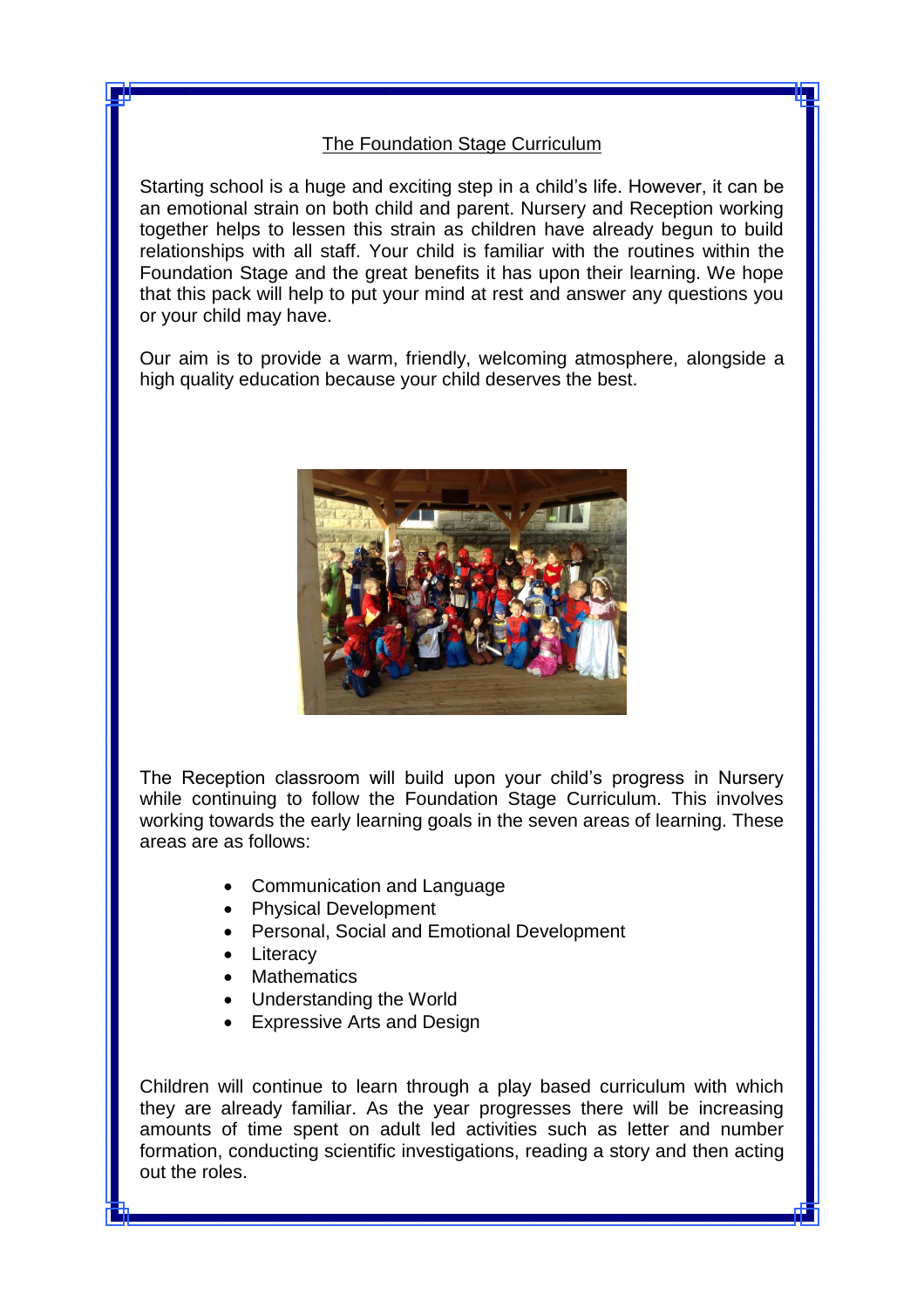## Transition into Reception

We are aware that your child, like every other child in the country, will miss numerous transition opportunities in the Summer term, to gradually ease them into school life, becoming familiar with staff, the environment and the school building. Unfortunately this is out of our control, although we are acutely aware of how important transition is for young children.

Our Reception staff have made an introductory video for parents and children to watch together introducing themselves and showing you around the Reception class.

Mrs Breen has also recorded her presentation for parents/carers that would usually be held prior to induction days. These can be found at:

[http://www.wolsingham-pri.durham.sch.uk/our-classes/reception](http://www.wolsingham-pri.durham.sch.uk/our-classes/reception-class/reception-intake-2020/)[class/reception-intake-2020/](http://www.wolsingham-pri.durham.sch.uk/our-classes/reception-class/reception-intake-2020/)

If you have any questions following these videos, please use the contact form at the bottom of the webpage.

- On Wednesday  $2^{nd}$  September, the morning induction group and one of their parents/carers will come into school for an induction morning from 9am until 11.00am
- On Wednesday 2<sup>nd</sup> September, the afternoon induction group and one of their parents/carers will come into school for an induction morning from 1pm until 3pm.
- $\bullet$  On Thursday 3<sup>rd</sup> and Friday 4<sup>th</sup> September, the morning induction group will attend the morning session only (from 8.55am until 11.45am).
- On Thursday  $3<sup>rd</sup>$  and Friday  $4<sup>th</sup>$  September, the afternoon induction group will attend the afternoon session only (from 1pm until 3.15pm).
- All children will start school on the morning of Monday  $7<sup>th</sup>$  September 8.45am – 3.15pm.

At Wolsingham Primary School we are in a very fortunate position, that our Nursery is part of the school. Due to the amount of Nursery provision that your child missed in the last academic year, we have made arrangements to ease them into Reception life gradually, utilising the Nursery environment. From their start date on Monday  $7<sup>th</sup>$  September, children will be in the Reception classroom every morning, building relationships with the Reception class staff, becoming familiar with the school building, their classroom environment and routine. They will then spend the afternoon in Nursery, with Nursery staff and Reception staff, giving them the opportunity to revisit the learning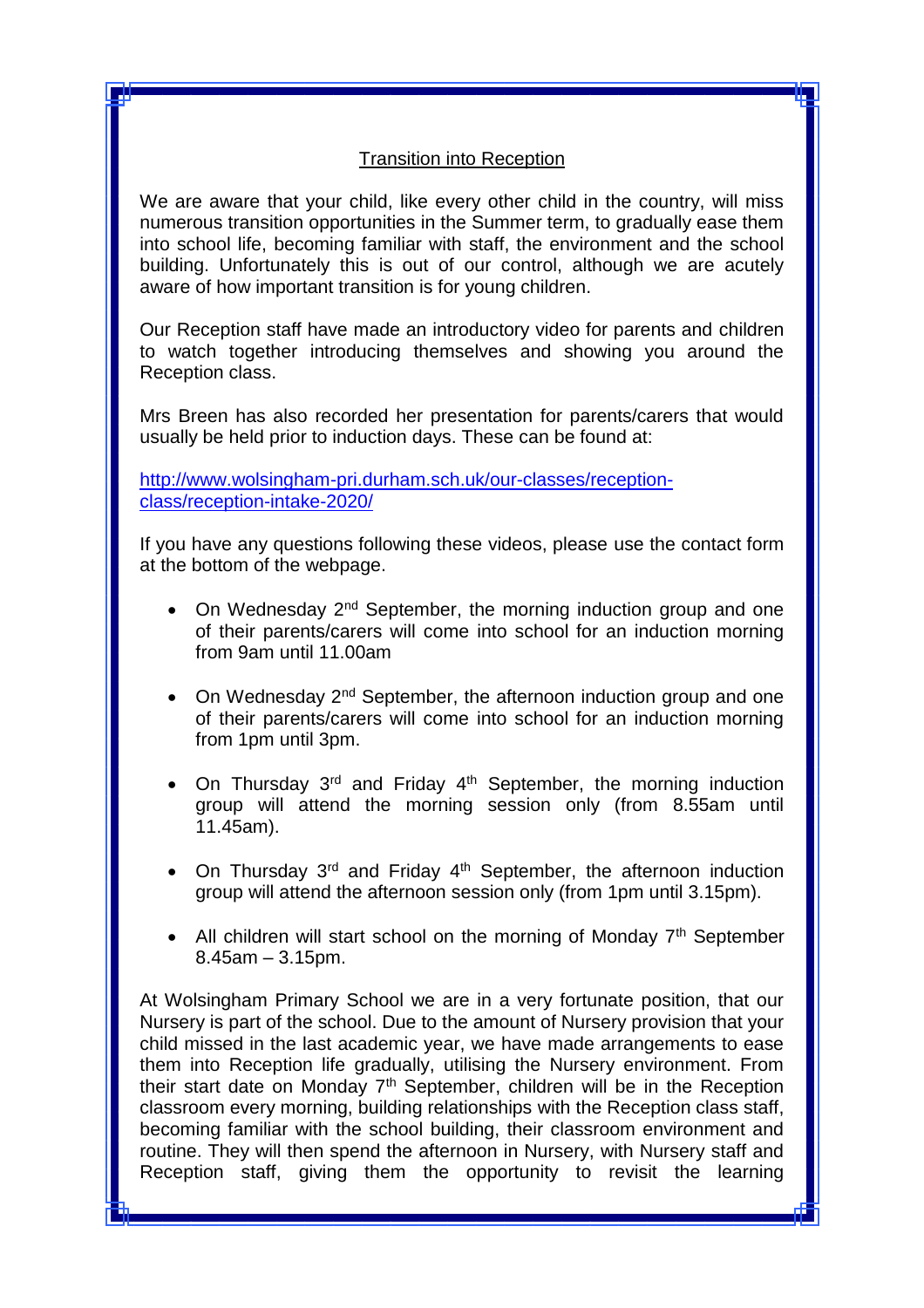opportunities that have been missed, in particular lots of personal, social and emotional development. Rather than saying that this will happen for a set amount of weeks, staff will use their professional knowledge, and decide when they believe the children are ready to spend their whole school day in the Reception classroom. We will inform you when this decision has been made.

We believe as a school that putting the children's needs first will make the transition into school life easier, and give them the best possible start to their year in Reception.



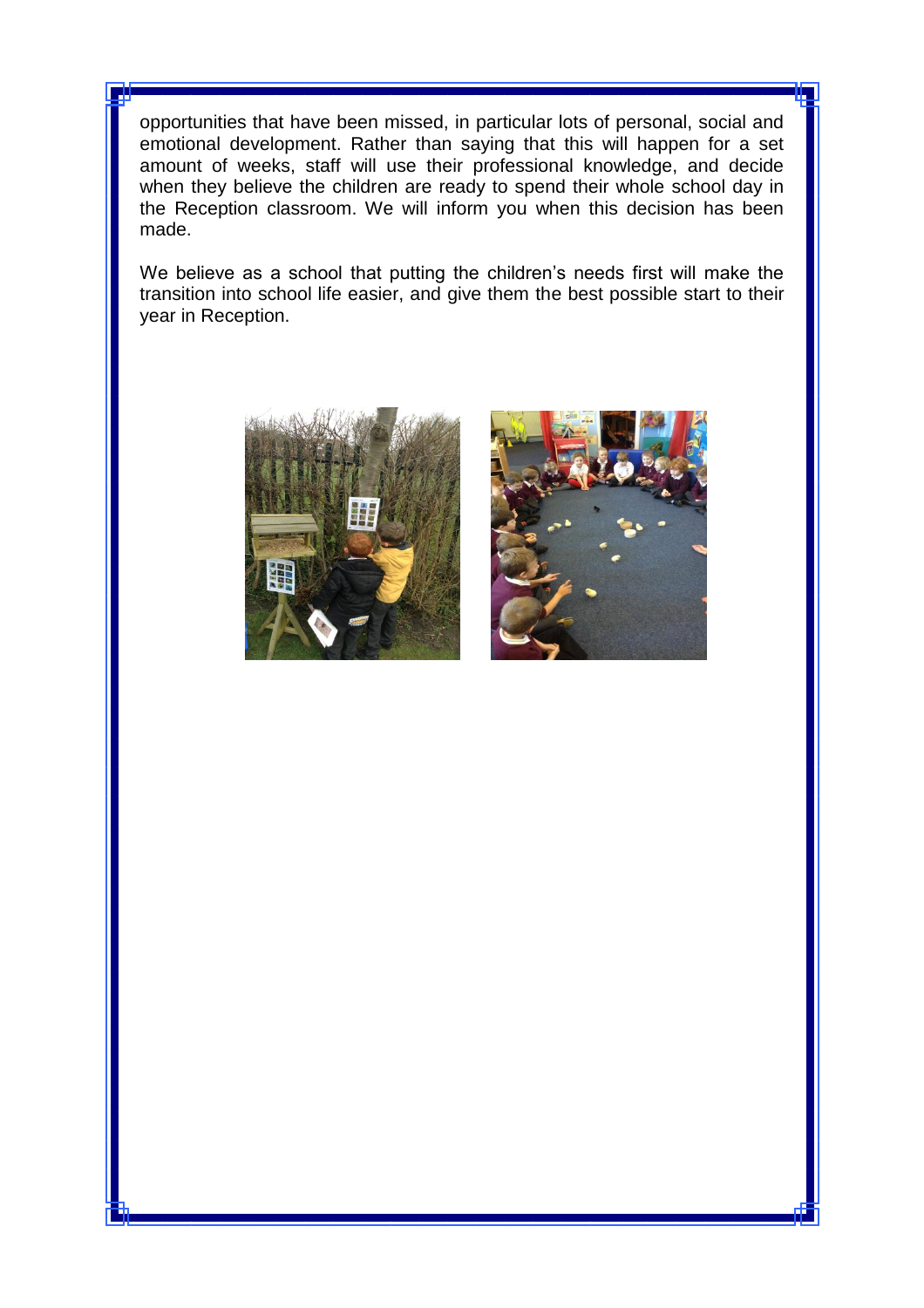## Preparing your child for school – how you can help

Starting school brings lots of exciting new changes for both children and parents. Before September comes there are lots of things that can be done at home in preparation. This will help ease children into school without having any worries about what they can or can't do. Staff will always be there with a smiling face to support children and help them become independent learners.

When children start school they become more independent in lots of different ways. Children feel more confident and sure of themselves if they are able to demonstrate to other children their ability to 'look after themselves'.



It will help if when they start school they can:

- Put on and take off their coats, hats, etc
- Dress and undress themselves with very little help for PE
- Use the toilet and flush it
- Wash and dry their hands
- Use a knife and fork

Finally and possibly most important of all, each item of clothing should be named. Children get very upset when they can't find their clothes and it makes life much easier if everything has a name on!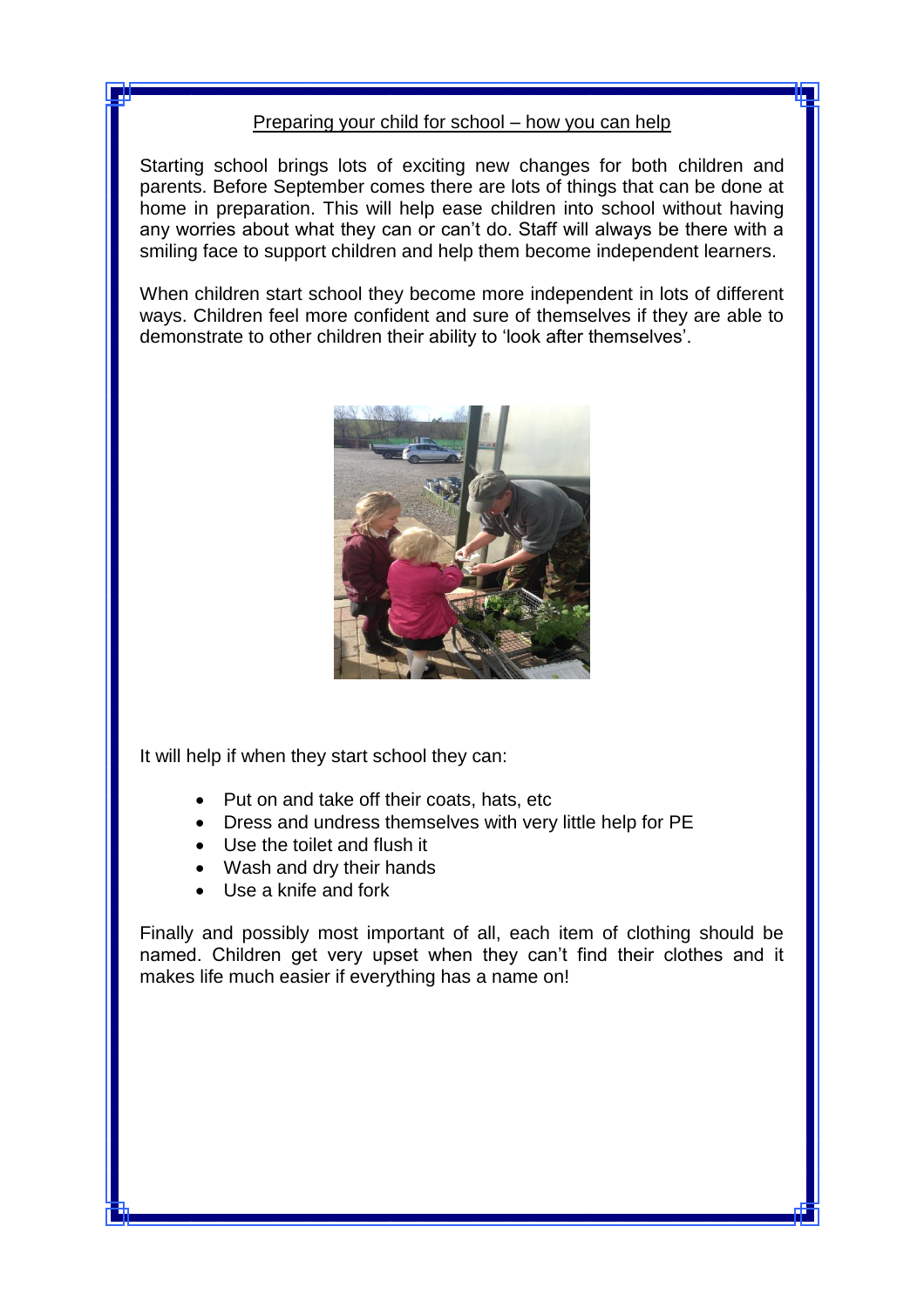Children will continue to be provided with a mid morning snack and we do ask for a voluntary contribution of £1 per week to cover the cost of this. We try to provide a variety of healthy options, encouraging children to try new things. This money will also cover baking resources and food from other countries. Money can be sent in an envelope weekly or half termly depending on yourself.

A final word – we are sure that your child will settle into school with no problems at all, but if you have any concerns please feel free to come and speak to us. We encourage an open partnership with parents and are happy to listen and advise however small you think the problem may be.

To keep communication flowing between school and parents you will receive a weekly newsletter from school, containing any good news to celebrate and important future dates or events.

September will soon be here and we are looking forward to welcoming you and your children into school.

Mrs Breen and Mrs Wendy Hall Reception Class Team

We hope that you have found this information pack useful. Please provide feedback to us with any suggestions as to how it could be improved or anything significant that we may have missed out.